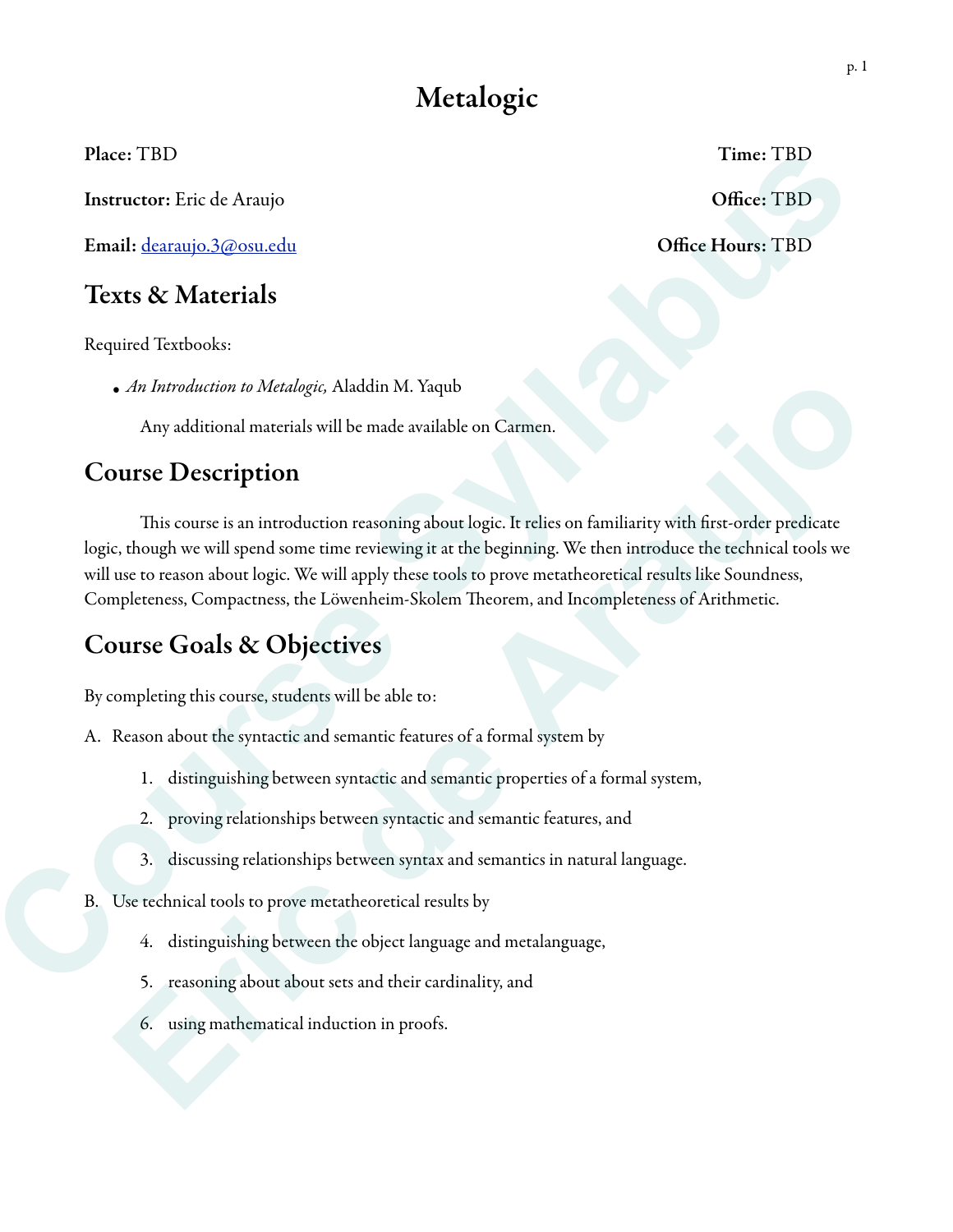- 3. discussing relationships between syntax and semantics in natural language.
- 7. discussing the philosophical import of metatheoretical results.

### Schedule

Here is the schedule we hope to follow. The first table lists the topics and associated readings. You should read the material before the first day of discussion. Reading quizzes are due the day of the assigned reading. The second table lists when major assignments are due and when exams will occur. The schedule is subject to change as the course progresses. import of metatheoretical results.<br>
follow. The first table lists the topics and associated readings. You<br>
day of discussion. Reading quizzes are due the day of the assigned<br>
or assignments are due and when exams will occu

#### *Topic Structure*

| Component      | Due Date                   | Venue    | <b>Includes Discussion</b> |
|----------------|----------------------------|----------|----------------------------|
| Reading        | First Day of Topic         |          | $\rm No$                   |
| Entry Quiz     |                            | Online   |                            |
| Mid-Point Quiz | Third Day of Topic         | Online   | Yes                        |
| Exit Quiz      | 1 class after End of Topic | In-Class | Yes                        |

| Component                              | Due Date                   |  | Venue       |                | <b>Includes Discussion</b> |         |              |
|----------------------------------------|----------------------------|--|-------------|----------------|----------------------------|---------|--------------|
| Reading<br>Entry Quiz                  | First Day of Topic         |  | Online      | N <sub>o</sub> |                            |         |              |
| Mid-Point Quiz                         | Third Day of Topic         |  | Online      | Yes            |                            |         |              |
| Exit Quiz                              | 1 class after End of Topic |  | In-Class    | Yes            |                            |         |              |
| Schedule of Topics<br>Chapter<br>Topic |                            |  | Reading     |                | Day<br>Start               | Day End | Goals        |
| PL<br>$\mathbf{1}$                     |                            |  | $1.1 - 1.4$ |                | $\overline{2}$             | 5       | $\mathbf{A}$ |
| $\overline{2}$                         | Metatheory                 |  | $2.1 - 2.4$ |                | 6                          | 9       | $\, {\bf B}$ |
| 3                                      | Soundness and Completeness |  | $3.1 - 3.6$ |                | 10                         | 17      | B, C         |
| $\overline{4}$                         | Computability              |  | $4.1 - 4.4$ |                | 19                         | 22      | B, C         |
| 5                                      | Incompleteness Theorems    |  | $5.1 - 5.7$ |                | 24                         | 28      | B, C         |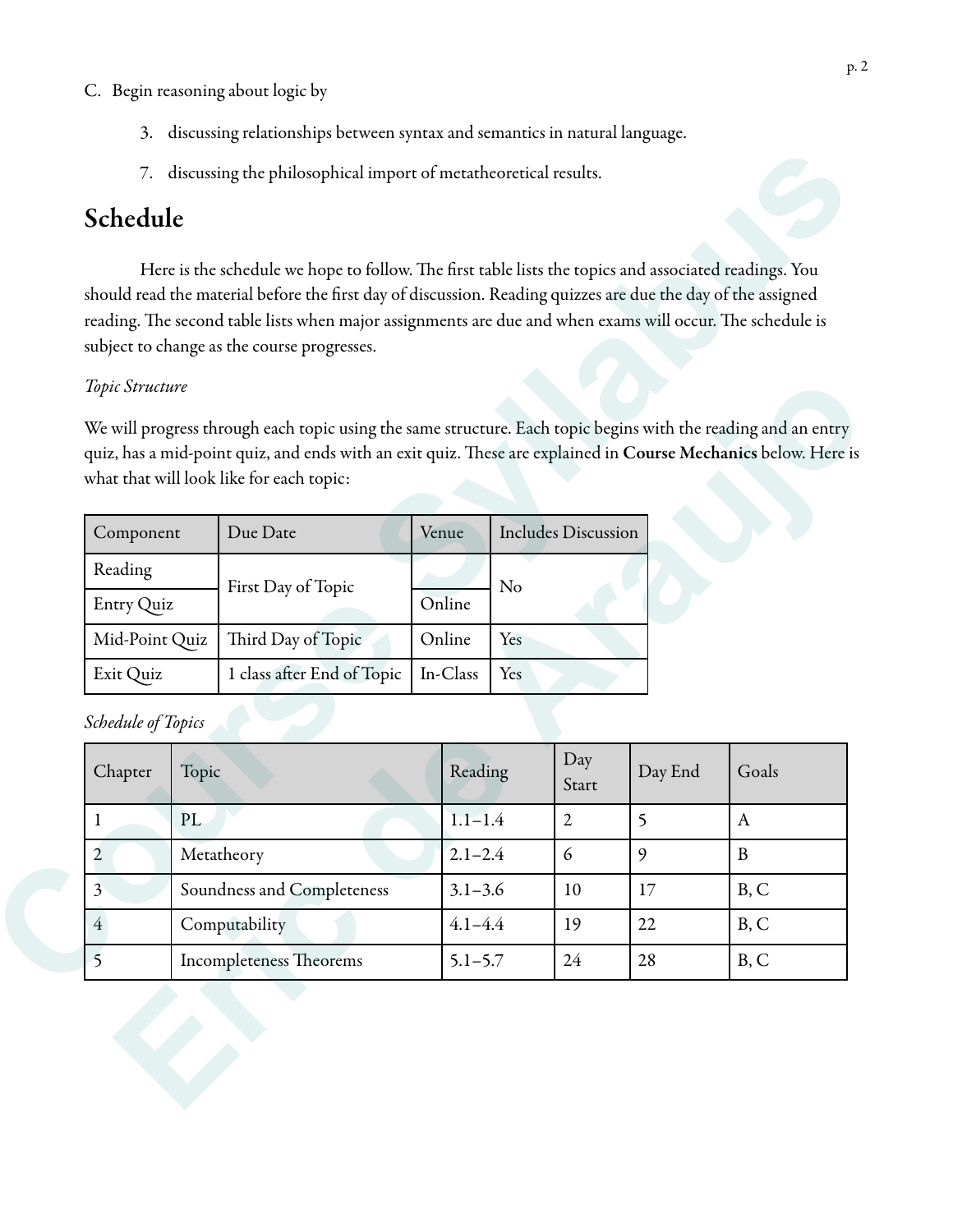*Schedule of Assignments and Exams*

| Day            | Topic                       |                    | Quiz       |       |     |
|----------------|-----------------------------|--------------------|------------|-------|-----|
| $\overline{2}$ |                             |                    | Entry Quiz |       |     |
| $\overline{4}$ | 1. PL                       |                    | Mid Quiz   |       |     |
| 6              |                             |                    | Exit Quiz  |       |     |
|                |                             |                    | Entry Quiz |       |     |
| 7              | 2. Metatheory               |                    | Mid Quiz   |       |     |
| 10             |                             |                    | Exit Quiz  |       |     |
|                |                             |                    | Entry Quiz |       |     |
| 12             | 3. Soundness & Completeness |                    | Mid Quiz   |       |     |
| 19             |                             |                    | Exit Quiz  |       |     |
| 18             | Exam 1 (Chapters 1-2)       |                    |            |       |     |
| 19             |                             |                    | Entry Quiz |       |     |
| 20             | 4. Computability            |                    | Mid Quiz   |       |     |
| 24             |                             |                    | Exit Quiz  |       |     |
| 23             |                             | Exam 2 (Chapter 3) |            |       |     |
| 24             |                             |                    | Entry Quiz |       |     |
| 26             | 5. Incompleteness Theorems  |                    | Mid Quiz   |       |     |
| 28             |                             |                    | Exit Quiz  |       |     |
| Exam Week      | Exam 3 (Chapter 4-5)        |                    |            |       |     |
| Grading        | Quizzes                     | 45%                |            | Exams | 45% |
| Entry Quizzes  |                             | 10%                | Exam 1     |       | 15% |
| Mid Quizzes    |                             | 15%                | Exam 2     |       | 15% |
|                |                             | 20%                | Exam 3     |       | 15% |
| Exit Quizzes   |                             |                    |            |       |     |

# Grading

| Quizzes              | 45% | Exams  | $\overline{4}$ |
|----------------------|-----|--------|----------------|
| <b>Entry Quizzes</b> | 10% | Exam 1 | 15%            |
| Mid Quizzes          | 15% | Exam 2 | 15%            |
| Exit Quizzes         | 20% | Exam 3 | 15%            |
| Participation        | 10% |        |                |

| Quizzes  | 45% | Exams  | 45% |
|----------|-----|--------|-----|
|          | 10% | Exam 1 | 15% |
|          | 15% | Exam 2 | 15% |
|          | 20% | Exam 3 | 15% |
| cipation | 10% |        |     |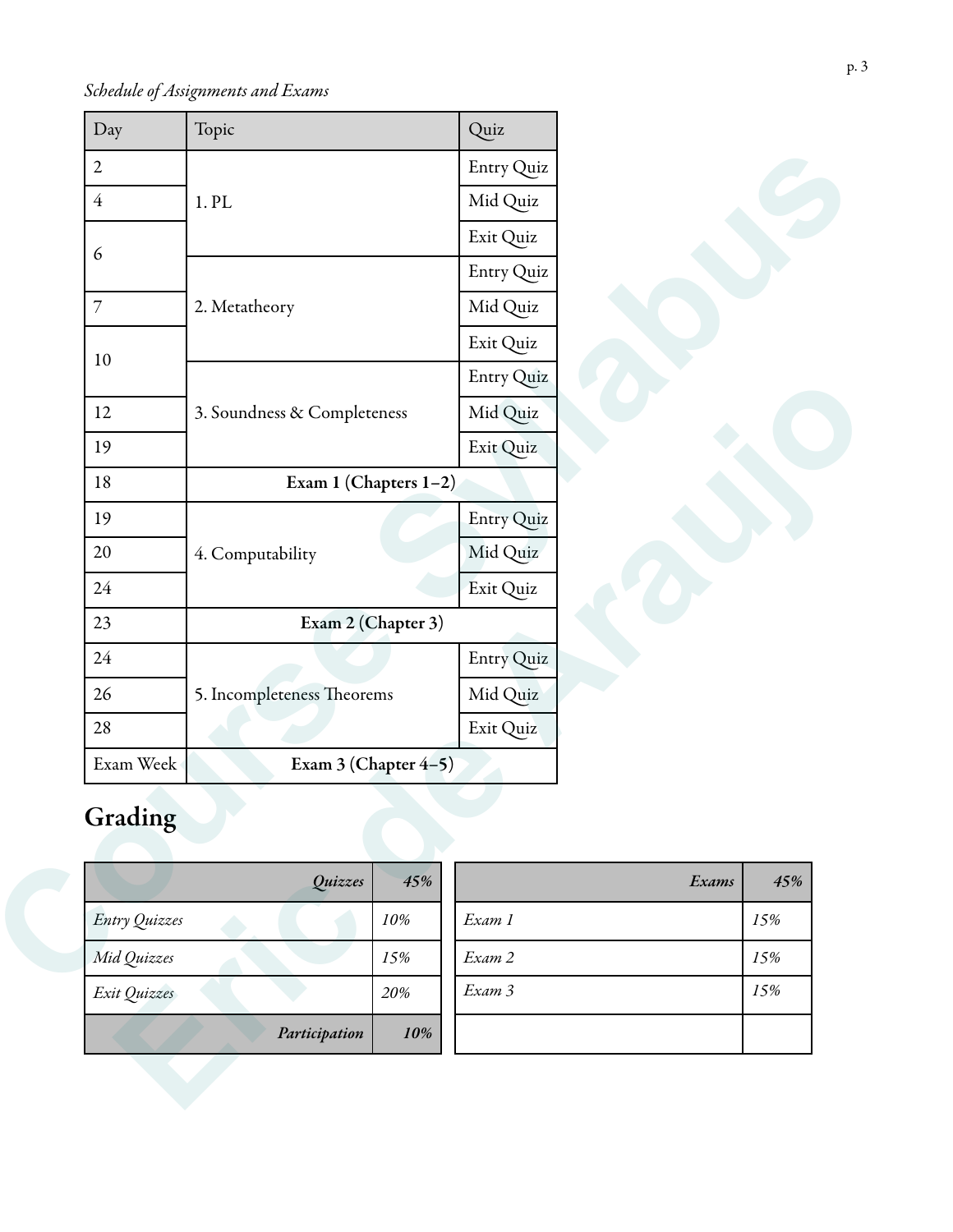#### Course Mechanics

Here is how I plan to accomplish the goals of the course:

#### *Quizzes*

Each topic has an entry, mid, and exit quiz. These quizzes are designed to give you progressively more practice with the content we are covering in each topic. Here is an explanation of each type of quiz:

• Entry Quiz

These quizzes are intended to test your comprehension of our reading and give you an indication of what you will be able to do by the end of each topic. These quizzes are mostly graded on completion and completed online:

- Completion =  $2/3$
- Accuracy  $=$   $\frac{1}{3}$

#### • Mid Quiz

These quizzes are intended to prepare you to perform well on the exit quiz. These quizzes are mostly graded on accuracy, completed online, and have an accompanying discussion forum:

- Completion =  $1/3$
- Accuracy  $= 2/3$
- Exit Quiz

By the end of each topic, you should be able to perform well on the exit quiz. These quizzes are representative of what you will be tested on in the exams. They are done on paper and turned in class. They have an accompanying discussion forum.

#### *Discussions*

We will have two forums to discuss what we are learning: during class and online.

 Classes will be used to review what we are learning, clarify misconceptions, ask questions, model skills, and practice. Coming to class having tried the entry and mid quizzes will position you to take advantage of class discussions. You will know what to ask questions about and how to get help from myself and your peers. Triets in 100° 1 pixit to accompassion of extent course:<br>
Track any pixit are according in each topic. These quizes are designed to give you progressively more<br>
practice with the content we are covering in each topic. Here

 We will have online discussion forums where you will talk about the mid and exit quizzes with your classmates. I will assign you a group to discuss each topic with. Individual group members will be assigned questions from the quiz to discuss in the forum. You are expected to state your answer and how you arrived at it. Then you will reply to your group members with a discussion of their answers. You are allowed to utilize the answers and rationales your group comes up with as long as you are contributing to the discussion yourself. • Completion =  $1/\sqrt{2}$ <br>• Completion =  $1/\sqrt{2}$ <br>• Accuracy =  $1/\sqrt{2}$ <br>This Quiz<br>**Eric quizes are invended to prepare you to perform well on the exit quiz. These quizes are mostly graded<br>Inventoring an accompanies on accom**